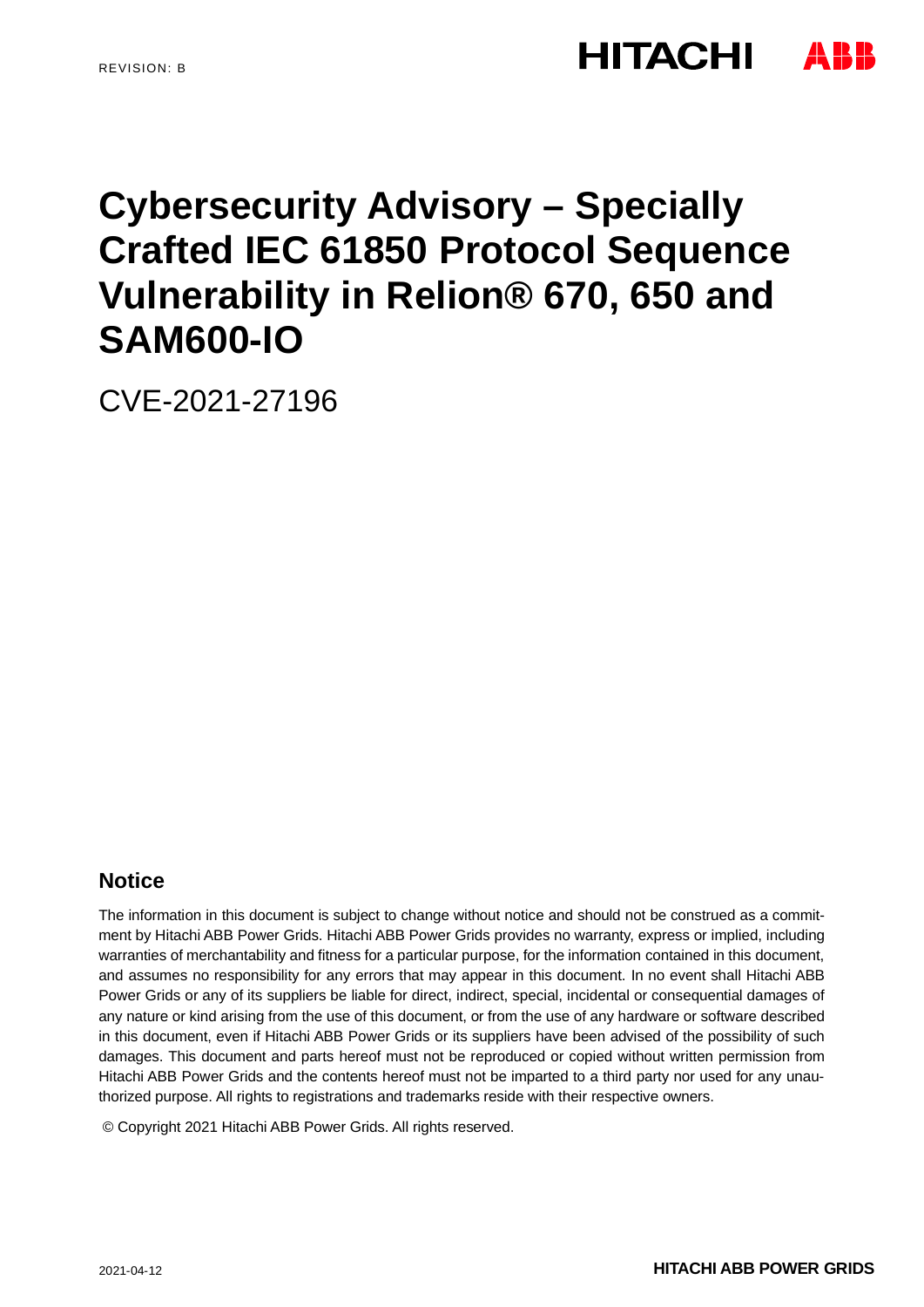# **Affected Products and versions**

- 1. Relion 670 series version 1.1 all revisions
- 2. Relion 670 series version 1.2.3 all revisions
- 3. Relion 670 series version 2.0 all revisions
- 4. Relion 670/650 series version 2.1 all revisions
- 5. Relion 670/650 series version 2.2.0 all revisions
- 6. Relion 670/650/SAM600-IO series version 2.2.1 all revisions
- 7. Relion 670 series version 2.2.2 all revisions
- 8. Relion 670 series version 2.2.3 all revisions
- 9. Relion 650 series version 1.1 all revisions
- 10. Relion 650 series version 1.2 all revisions
- 11. Relion 650 series version 1.3 all revisions

## **Vulnerability ID**

CVE ID: CVE-2021-27196

## **Summary**

A privately reported vulnerability in which an attacker having access to the IEC 61850 network with knowledge on how to reproduce the attack and knowing the IP addresses of the different IEC 61850 access points (of IEDs/products) can reproduce this attack and force IEDs to reboot.

An attacker who successfully exploited this vulnerability could reboot the device resulting in a denial of service situation. During the reboot phase, the primary functionality of the device is not available.

# **Vulnerability Severity**

The severity assessment has been performed by using the FIRST Common Vulnerability Scoring System (CVSS) v3.1. The CVSS Environmental Score, which can affect the vulnerability severity, is not provided in this advisory since it reflects the potential impact of a vulnerability within the end-user organizations' computing environment; end-user organizations are therefore recommended to analyze their situation and specify the Environmental Score.

| CVSS v3.1 Base Score:     | 7.5 (High)                                                                                                                    |
|---------------------------|-------------------------------------------------------------------------------------------------------------------------------|
| CVSS v3.1 Temporal Score: | 7.2                                                                                                                           |
| CVSS v3.1 Vector:         | AV:N/AC:L/PR:N/UI:N/S:U/C:N/I:N/A:H/E:H/RL:O/RC:C                                                                             |
| CVSS v3.1 Link:           | https://nvd.nist.gov/vuln-metrics/cvss/v3-<br>calculator?vector=AV:N/AC:L/PR:N/UI:N/S:U/C:N/I:N/A:H/E:H/RL:O/RC:C&version=3.1 |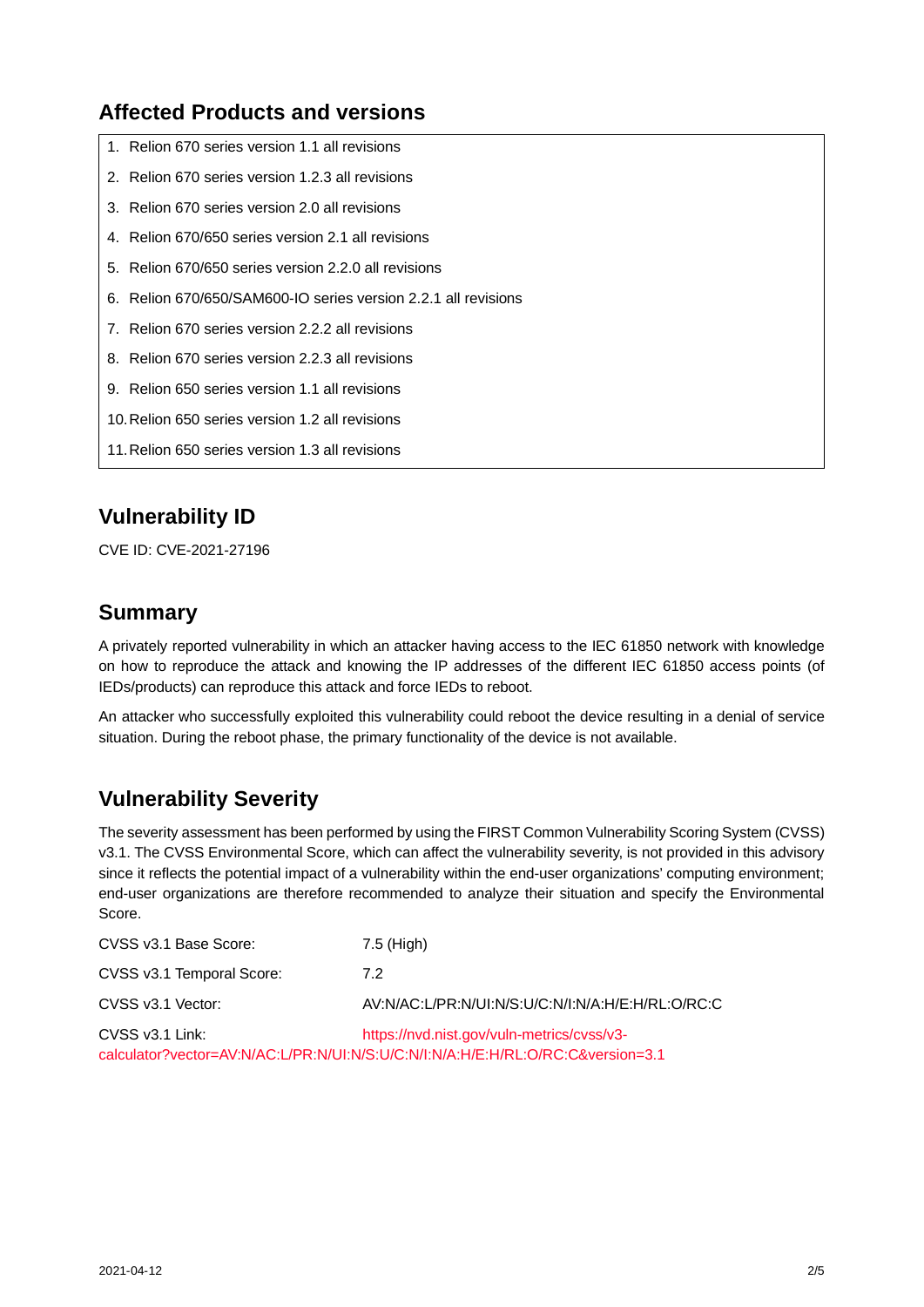# **Vulnerability Details**

A vulnerability exists in the command handling of the device included in the product revisions listed above. An attacker could exploit the vulnerability by using specially crafted message and force the device to reboot. During reboot, the primary protection functionality is not available.

## **Recommended immediate actions**

The problem is corrected in the following product versions:

**Products and Fixed Versions**

- 1. Relion 670 series version 1.1  $\rightarrow$  Please follow recommendation as listed in the mitigation factor section or upgrade to the latest product version. For upgrades, please get in touch with your local Hitachi ABB Power Grids contacts.
- 2. Relion 670 series version 1.2.3  $\rightarrow$  Fixed in revision 670 1.2.3.20
- 3. Relion 670 series version 2.0  $\rightarrow$  Fixed in revision 670 2.0.0.13
- 4. Relion 670 series version 2.1  $\rightarrow$  Planned\*
- 5. Relion 670/650 series version 2.2.0  $\rightarrow$  Fixed in revision 670 2.2.0.13
- 6. Relion 670/650/SAM600-IO series version 2.2.1  $\rightarrow$  Fixed in revision 670 2.2.1.6
- 7. Relion 670 series version 2.2.2  $\rightarrow$  Fixed in revision 670 2.2.2.3
- 8. Relion 670 series version 2.2.3  $\rightarrow$  Fixed in revision 670 2.2.3.2
- 9. Relion 650 series version 1.1  $\rightarrow$  Planned\*
- 10. Relion 650 series version 1.2  $\rightarrow$  Please follow recommendation as listed in the mitigation factor section or upgrade to product version 1.3. For upgrades, please get in touch with your local Hitachi ABB Power Grids contacts.
- 11. Relion 650 series version 1.3  $\rightarrow$  Fixed in revision 650 1.3.0.7

Follow mitigation recommendation for these versions

\*\* New update in Revision B of this cybersecurity advisory

Hitachi ABB Power Grids recommends that customers apply the update to the fixed or latest firmware at the earliest convenience. Please get in touch with your local Hitachi ABB Power Grids contacts to get the latest firmware on a specific product version.

## **Mitigation Factors**

Recommended security practices and firewall configurations can help protect a process control network from attacks that originate from outside the network. Such practices include that process control systems are physically protected from direct access by unauthorized personnel, have no direct connections to the Internet, and are separated from other networks by means of a firewall system that has a minimal number of ports exposed, and others that have to be evaluated case by case. Process control systems should not be used for Internet surfing, instant messaging, or receiving e-mails. Portable computers and removable storage media should be carefully scanned for viruses before they are connected to a control system.

More information on recommended practices can be found in the Cybersecurity Deployment Guidelines for each product version.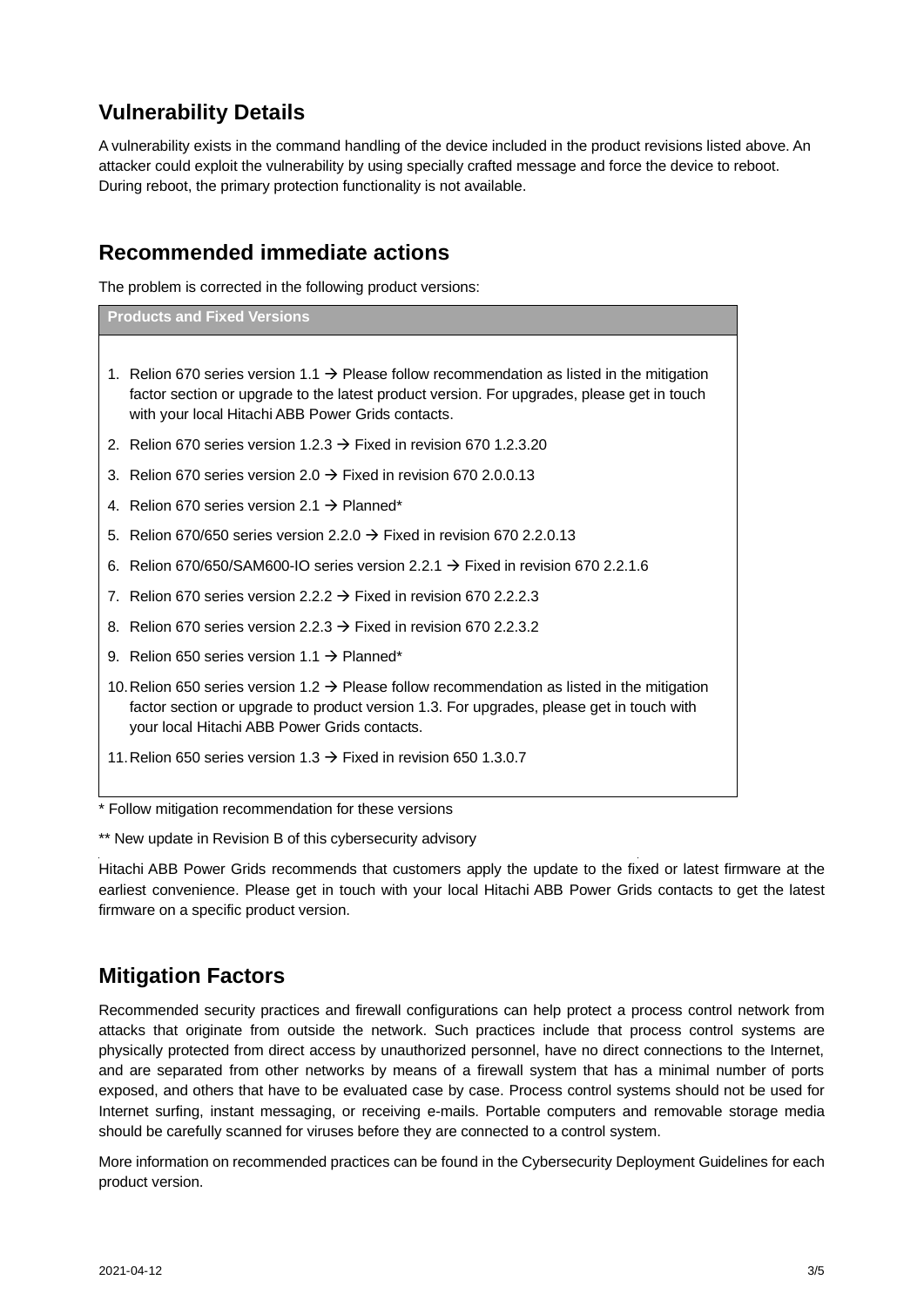## **Workarounds**

There is no workaround available.

# **Frequently Asked Questions**

#### **What is the scope of the vulnerability?**

An attacker who successfully exploited this vulnerability could reboot the device resulting in a denial of service situation. During the reboot phase, the primary functionality of the device is not available.

#### **What causes the vulnerability?**

The vulnerability is caused by a weakness in the message processing in the IEC 61850 protocol.

#### **What might an attacker use the vulnerability to do?**

An attacker who successfully exploited this vulnerability could reboot the device resulting in a denial of service situation. During the reboot phase, the primary functionality of the device is not available.

#### **How could an attacker exploit the vulnerability?**

An attacker could try to exploit the vulnerability by creating a specially crafted message and sending the message to an affected system node. This would require that the attacker has access to the system network, by connecting to the network either directly or through a wrongly configured or penetrated fire-wall, or that he installs malicious software on a system node or otherwise infects the network with malicious software. Recommended practices help mitigate such attacks, see section Mitigating Factors above.

#### **Could the vulnerability be exploited remotely?**

Yes, an attacker who has network access to an affected system node could exploit this vulnerability. Recommended practices include that process control systems are physically protected, have no direct connections to the Internet, and are separated from other networks by means of a firewall system that has a minimal number of ports exposed.

#### **What does the update do?**

The update mitigates the identified weakness in the IEC 61850 protocol.

#### **When this security advisory was issued, had this vulnerability been publicly disclosed?**

No, Hitachi ABB Power Grids received information about this vulnerability through responsible disclosure.

#### **When this security advisory was issued, had ABB received any reports that this vulnerability was being exploited?**

No, Hitachi ABB Power Grids had not received any information indicating that this vulnerability had been exploited when this security advisory was originally issued.